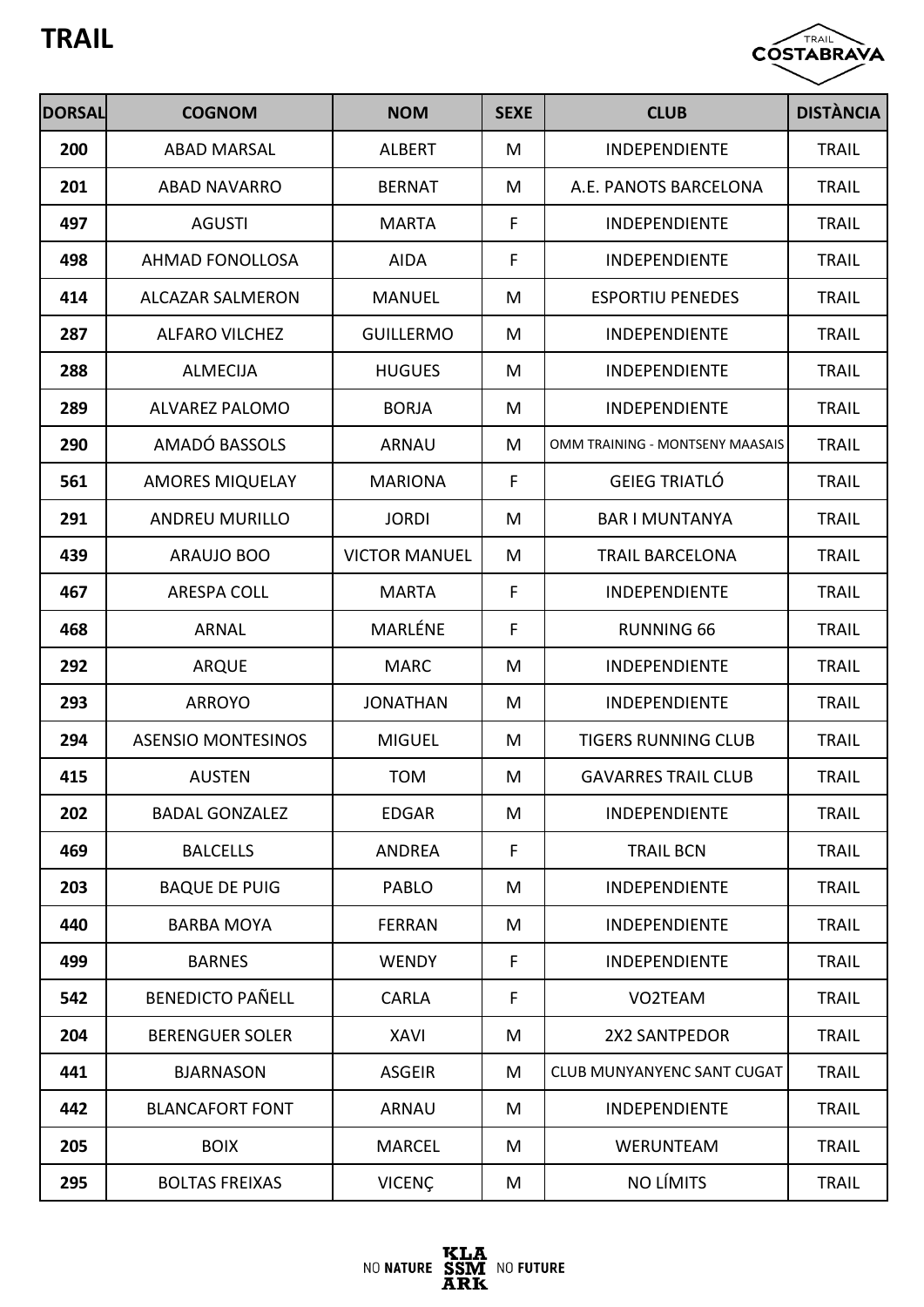

| <b>DORSAL</b> | <b>COGNOM</b>              | <b>NOM</b>             | <b>SEXE</b> | <b>CLUB</b>            | <b>DISTÀNCIA</b> |
|---------------|----------------------------|------------------------|-------------|------------------------|------------------|
| 416           | <b>BONNEMÈRE</b>           | <b>ISMAEL</b>          | M           | INDEPENDIENTE          | <b>TRAIL</b>     |
| 462           | <b>BOOKWALTER</b>          | <b>JAMIE</b>           | F           | <b>INDEPENDIENTE</b>   | <b>TRAIL</b>     |
| 206           | <b>BORREN</b>              | <b>NICHOLAS</b>        | M           | <b>INDEPENDIENTE</b>   | <b>TRAIL</b>     |
| 296           | <b>BOSCH SEGARRA</b>       | <b>ROGER</b>           | M           | <b>INDEPENDIENTE</b>   | <b>TRAIL</b>     |
| 207           | <b>BOSSIO</b>              | <b>MATIAS</b>          | M           | <b>TRAIL BARCELONA</b> | <b>TRAIL</b>     |
| 297           | <b>BOU ACUÑA</b>           | <b>JOSEP</b>           | M           | <b>NOREP</b>           | <b>TRAIL</b>     |
| 208           | <b>BOUE</b>                | <b>JULIEN</b>          | M           | <b>INDEPENDIENTE</b>   | <b>TRAIL</b>     |
| 209           | <b>BOURGAIN</b>            | <b>MANFRED</b>         | M           | <b>YOU CAN TRAIL</b>   | <b>TRAIL</b>     |
| 483           | <b>BOUTON</b>              | <b>JULIE</b>           | F           | <b>INDEPENDIENTE</b>   | <b>TRAIL</b>     |
| 500           | <b>BRAND</b>               | <b>RACHAEL</b>         | F           | <b>INDEPENDIENTE</b>   | <b>TRAIL</b>     |
| 298           | <b>BROOKE</b>              | <b>LAURENEC</b>        | M           | <b>INDEPENDIENTE</b>   | <b>TRAIL</b>     |
| 299           | <b>BRULLET GUBERN</b>      | <b>JOAN</b>            | M           | <b>INDEPENDIENTE</b>   | <b>TRAIL</b>     |
| 443           | <b>BUENACASA CAÑAS</b>     | <b>DAVID FRANCISCO</b> | M           | <b>TRAIL BARCELONA</b> | <b>TRAIL</b>     |
| 300           | <b>BUENO DIEZ</b>          | <b>DAVID</b>           | M           | <b>INDEPENDIENTE</b>   | <b>TRAIL</b>     |
| 444           | <b>BUSTOS CUNILL</b>       | <b>MARC</b>            | M           | <b>INDEPENDIENTE</b>   | <b>TRAIL</b>     |
| 210           | <b>CABALLERO BRACERO</b>   | <b>EMILIO</b>          | M           | <b>INDEPENDIENTE</b>   | <b>TRAIL</b>     |
| 211           | <b>CAHISA GALLARDO</b>     | <b>JOSEP</b>           | M           |                        | <b>TRAIL</b>     |
| 301           | <b>CALDERON MONTERROSO</b> | <b>JOEL</b>            | M           | <b>INDEPENDIENTE</b>   | <b>TRAIL</b>     |
| 212           | <b>CALLEJA RODRIGUEZ</b>   | POL                    | M           | <b>INDEPENDIENTE</b>   | <b>TRAIL</b>     |
| 417           | CAMPUZANO LÓPEZ            | <b>ALBERT</b>          | M           | <b>CEX BLANES</b>      | <b>TRAIL</b>     |
| 543           | <b>CANO MAYOR</b>          | <b>SILVIA</b>          | F           | <b>INDEPENDIENTE</b>   | <b>TRAIL</b>     |
| 302           | CARAVIA SUÁREZ             | <b>GERMÁN</b>          | M           | <b>INDEPENDIENTE</b>   | <b>TRAIL</b>     |
| 303           | <b>CARRASCO JIMÉNEZ</b>    | <b>NÉSTOR</b>          | M           | AT CERDANYOLA          | <b>TRAIL</b>     |
| 470           | CARRASQUILLA LÓPEZ         | <b>SONIA</b>           | F           | <b>INDEPENDIENTE</b>   | <b>TRAIL</b>     |
| 471           | CARRASQUILLA LÓPEZ         | <b>MONICA</b>          | F           | <b>INDEPENDIENTE</b>   | <b>TRAIL</b>     |
| 472           | <b>CARRERA TERRÉS</b>      | NÚRIA                  | F           | <b>INDEPENDIENTE</b>   | <b>TRAIL</b>     |
| 445           | <b>CARTIÉ CUENCA</b>       | <b>JOSEP</b>           | M           | <b>INDEPENDIENTE</b>   | <b>TRAIL</b>     |
| 566           | CASAJOANA VILA             | <b>ROGER</b>           | M           | C.E CALLÚS             | <b>TRAIL</b>     |
| 473           | CASAMITJANA GRABOLEDA      | SÍLVIA                 | F           | INDEPENDIENTE          | <b>TRAIL</b>     |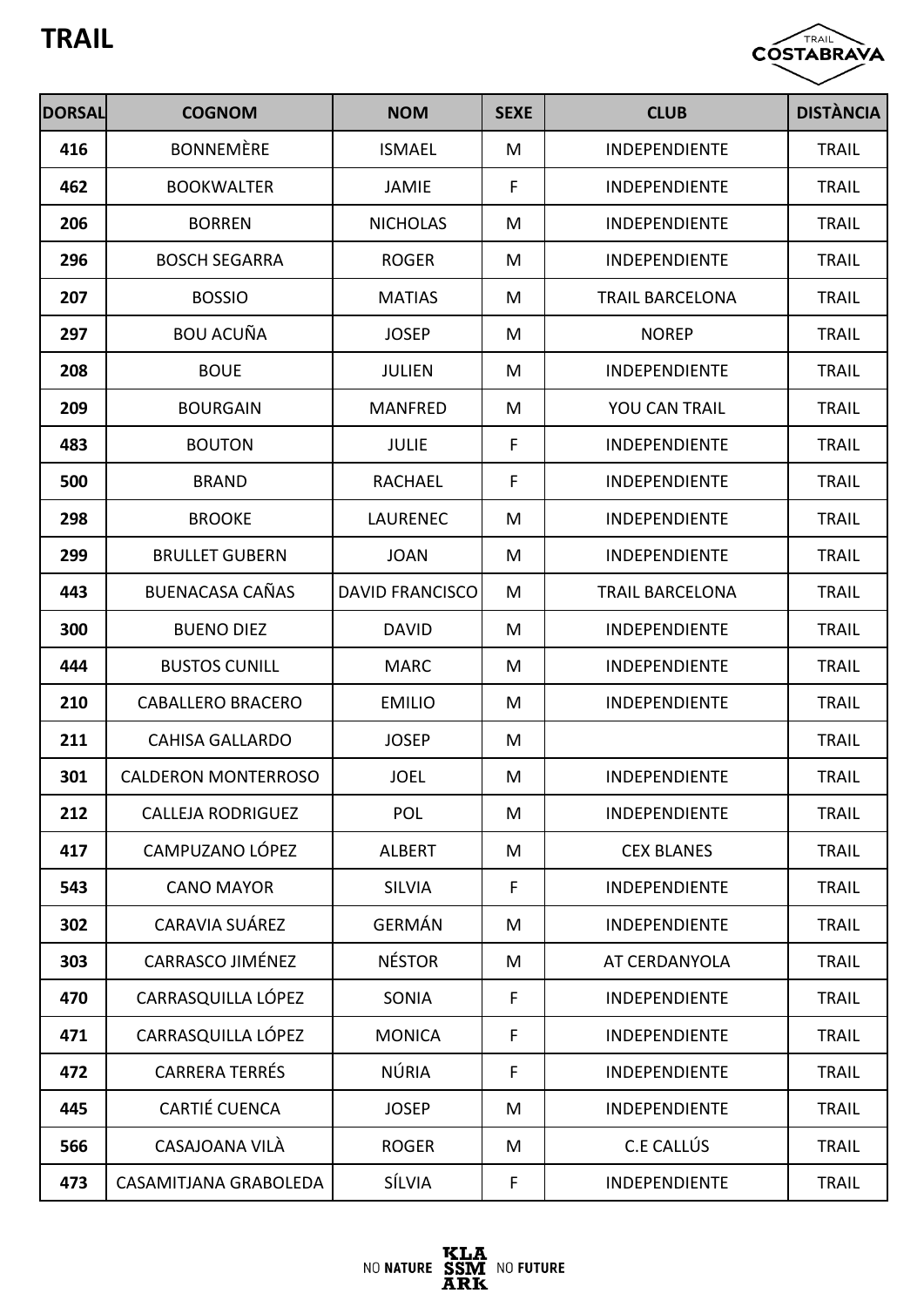

| <b>DORSAL</b> | <b>COGNOM</b>             | <b>NOM</b>       | <b>SEXE</b> | <b>CLUB</b>                                 | <b>DISTÀNCIA</b> |
|---------------|---------------------------|------------------|-------------|---------------------------------------------|------------------|
| 213           | <b>CASANOVAS</b>          | <b>VICTOR</b>    | M           | <b>INDEPENDIENTE</b>                        | <b>TRAIL</b>     |
| 214           | <b>CASANOVAS OLLE</b>     | <b>MARC</b>      | M           | <b>INDEPENDIENTE</b>                        | <b>TRAIL</b>     |
| 501           | <b>CASTANY VILAREGUT</b>  | <b>RAQUEL</b>    | F           | <b>INDEPENDIENTE</b>                        | <b>TRAIL</b>     |
| 474           | <b>CASTELLS SALSE</b>     | <b>ESTER</b>     | F           | <b>INDEPENDIENTE</b>                        | <b>TRAIL</b>     |
| 304           | <b>CASTILLO MISAS</b>     | <b>FRANCISCO</b> | M           | C.E. RAYO TEAM                              | <b>TRAIL</b>     |
| 215           | <b>CASTRO REY</b>         | <b>DAVID</b>     | M           | <b>INDEPENDIENTE</b>                        | <b>TRAIL</b>     |
| 305           | <b>CENTELLES MIRALLES</b> | <b>EDUARD</b>    | M           | <b>INDEPENDIENTE</b>                        | <b>TRAIL</b>     |
| 306           | <b>CHRISTOPHE</b>         | <b>BERTHIER</b>  | M           | <b>INDEPENDIENTE</b>                        | <b>TRAIL</b>     |
| 502           | <b>CISQUELLA DIAZ</b>     | <b>ANNA</b>      | F           | <b>RUNNERS NO LIMITS</b>                    | <b>TRAIL</b>     |
| 463           | <b>CLAPERA</b>            | <b>NURIA</b>     | F           | <b>INDEPENDIENTE</b>                        | <b>TRAIL</b>     |
| 503           | <b>CLAPES</b>             | <b>ANNA</b>      | F           | <b>INDEPENDIENTE</b>                        | <b>TRAIL</b>     |
| 307           | <b>CLAVELL JORBA</b>      | <b>POL</b>       | M           | <b>INDEPENDIENTE</b>                        | <b>TRAIL</b>     |
| 504           | <b>CLAVERA COMAS</b>      | <b>MARTA</b>     | F           | <b>CLUB SEDENTARIS</b>                      | <b>TRAIL</b>     |
| 558           | <b>CLÉRIGUES AYUDÁN</b>   | <b>ALBERTO</b>   | M           | INDEPENDIENTE                               | <b>TRAIL</b>     |
| 308           | <b>COBOS</b>              | <b>JUAN</b>      | M           | INDEPENDIENTE                               | <b>TRAIL</b>     |
| 309           | <b>COCH POZAS</b>         | <b>ALEIX</b>     | M           | <b>GEC CAMPDEVANOL</b>                      | <b>TRAIL</b>     |
| 310           | <b>CODINA RAMON</b>       | <b>FRANCESC</b>  | M           | <b>RUNNERS NO LIMITS</b>                    | <b>TRAIL</b>     |
| 216           | <b>CODINA RIERA</b>       | <b>ALEX</b>      | M           | <b>INDEPENDIENTE</b>                        | <b>TRAIL</b>     |
| 217           | <b>COLOMER COSTAL</b>     | PEP              | M           | <b>INDEPENDIENTE</b>                        | <b>TRAIL</b>     |
| 505           | <b>COLVIN</b>             | <b>RHEA</b>      | F           | <b>INDEPENDIENTE</b>                        | <b>TRAIL</b>     |
| 218           | <b>COMELLA GENESTAR</b>   | <b>ALBERT</b>    | M           | <b>INDEPENDIENTE</b>                        | <b>TRAIL</b>     |
| 311           | <b>CORBERA RABER</b>      | <b>ALEX</b>      | M           | I RUN WITH LEIVA                            | <b>TRAIL</b>     |
| 545           | <b>CÓRCOLES</b>           | <b>MIREIA</b>    | F           | <b>WERUN</b>                                | <b>TRAIL</b>     |
| 418           | <b>CORONADO HERNANDEZ</b> | ORIOL            | M           | <b>INDEPENDIENTE</b>                        | <b>TRAIL</b>     |
| 312           | <b>CORREA ORRI</b>        | <b>JORDI</b>     | M           | A. E. MATXACUCA                             | <b>TRAIL</b>     |
| 559           | <b>CORREDOIRA</b>         | <b>NATALIA</b>   | F           | <b>TRAIL BARCELONA</b>                      | <b>TRAIL</b>     |
| 219           | <b>COSTA ESTANYOL</b>     | <b>DAVID</b>     | M           | <b>INDEPENDIENTE</b>                        | <b>TRAIL</b>     |
| 459           | <b>COSTAS MESIRCA</b>     | <b>HECTOR</b>    | M           | CENTRA EXCURSIONISTA VILASSAR DE MAR (PIRI) | <b>TRAIL</b>     |
| 313           | <b>COURANT</b>            | <b>CHARLES</b>   | M           | <b>INDEPENDIENTE</b>                        | <b>TRAIL</b>     |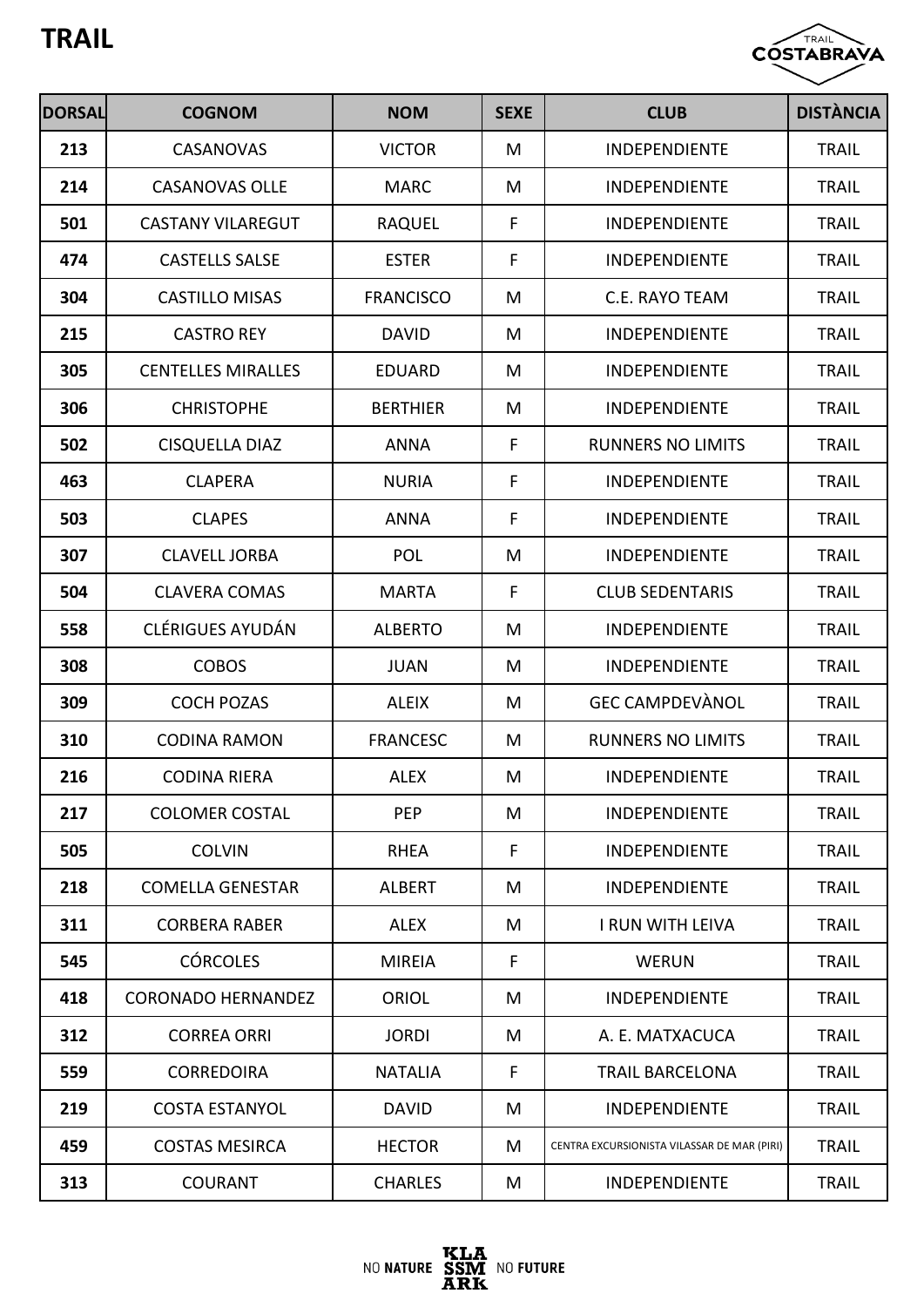

| <b>DORSAL</b> | <b>COGNOM</b>              | <b>NOM</b>         | <b>SEXE</b> | <b>CLUB</b>                  | <b>DISTÀNCIA</b> |
|---------------|----------------------------|--------------------|-------------|------------------------------|------------------|
| 419           | <b>CRAWFORD</b>            | CALLUM             | M           | <b>INDEPENDIENTE</b>         | <b>TRAIL</b>     |
| 446           | CREUZET-ROMEU              | <b>MAXIME</b>      | M           | <b>RUNNING 66</b>            | <b>TRAIL</b>     |
| 506           | CROUZAL                    | <b>STEPHANIE</b>   | F           | <b>GINESTAS X-TRAIL</b>      | <b>TRAIL</b>     |
| 314           | <b>CUEVAS TENA</b>         | <b>DANIEL</b>      | M           | <b>INDEPENDIENTE</b>         | <b>TRAIL</b>     |
| 315           | <b>CUTRERA</b>             | <b>BENJAMIN</b>    | M           | <b>RUNNING PIERRELATTE</b>   | <b>TRAIL</b>     |
| 447           | DALMASES DE LA CRUZ        | <b>MARC</b>        | M           | <b>INDEPENDIENTE</b>         | <b>TRAIL</b>     |
| 560           | DALMAU AGUSTI              | <b>JOSEP MARIA</b> | M           | <b>INDEPENDIENTE</b>         | <b>TRAIL</b>     |
| 316           | <b>DE JONGH</b>            | <b>RAOUL</b>       | M           | <b>INDEPENDIENTE</b>         | <b>TRAIL</b>     |
| 317           | DE JOSÉ GOMAR              | <b>CLAUDI</b>      | M           | <b>C.E.MONTGAT CORRE</b>     | <b>TRAIL</b>     |
| 220           | DE LA VIUDA MURCIA         | <b>POL</b>         | M           | <b>INDEPENDIENTE</b>         | <b>TRAIL</b>     |
| 507           | <b>DELGADO CRESPO</b>      | <b>RAQUEL</b>      | F           | PARANORMALTRAINING           | <b>TRAIL</b>     |
| 221           | <b>DENIA VALLS</b>         | <b>JORDI</b>       | M           | <b>INDEPENDIENTE</b>         | <b>TRAIL</b>     |
| 420           | <b>DESMET</b>              | <b>BENJAMIN</b>    | M           | VO <sub>2</sub>              | <b>TRAIL</b>     |
| 448           | DOBAÑO GALAN               | <b>MIQUEL</b>      | M           | <b>INDEPENDIENTE</b>         | <b>TRAIL</b>     |
| 475           | DOMINGO GARCÍA             | <b>LAURA</b>       | F           | <b>INDEPENDIENTE</b>         | <b>TRAIL</b>     |
| 508           | <b>DOMINGO HERMS</b>       | <b>BERTA</b>       | F           | <b>INDEPENDIENTE</b>         | <b>TRAIL</b>     |
| 318           | DOMÍNGUEZ MORATÓ           | <b>SERGI</b>       | M           | <b>INDEPENDIENTE</b>         | <b>TRAIL</b>     |
| 421           | <b>DUARTE MARTINEZ</b>     | <b>ISAAC</b>       | M           | <b>CIMS CERDANYOLA</b>       | <b>TRAIL</b>     |
| 319           | <b>DUMONT</b>              | <b>ALEXANDRE</b>   | M           | <b>INDEPENDIENTE</b>         | <b>TRAIL</b>     |
| 320           | <b>DUMONT</b>              | <b>TIMOTHÉE</b>    | M           | <b>INDEPENDIENTE</b>         | <b>TRAIL</b>     |
| 476           | <b>DUTREILLY</b>           | <b>AUDREY</b>      | F           | <b>TRAIL VERNET AVENTURE</b> | <b>TRAIL</b>     |
| 222           | <b>EIFFERT</b>             | <b>DAVID</b>       | M           | <b>INDEPENDIENTE</b>         | <b>TRAIL</b>     |
| 321           | <b>EMETERIO ALBALADEJO</b> | <b>NIL</b>         | M           | <b>INDEPENDIENTE</b>         | <b>TRAIL</b>     |
| 546           | <b>EMMANUELLE</b>          | <b>RABIER</b>      | F           | <b>INDEPENDIENTE</b>         | <b>TRAIL</b>     |
| 422           | <b>ESCORIZA CASTILLO</b>   | <b>XAVIER</b>      | M           | <b>INDEPENDIENTE</b>         | <b>TRAIL</b>     |
| 223           | <b>ESPAÑOL CONESA</b>      | <b>ORIOL</b>       | M           | <b>INDEPENDIENTE</b>         | <b>TRAIL</b>     |
| 322           | ESPINÓS RIGOL              | LLUÍS ALBERT       | M           | <b>OMM TRAINING</b>          | <b>TRAIL</b>     |
| 509           | <b>FABRE</b>               | <b>CHRYSTELLE</b>  | F           | <b>INDEPENDIENTE</b>         | <b>TRAIL</b>     |
| 477           | <b>FABREGAT CARBONELL</b>  | <b>MERITXELL</b>   | F           | PARANORMAL TRAINING          | <b>TRAIL</b>     |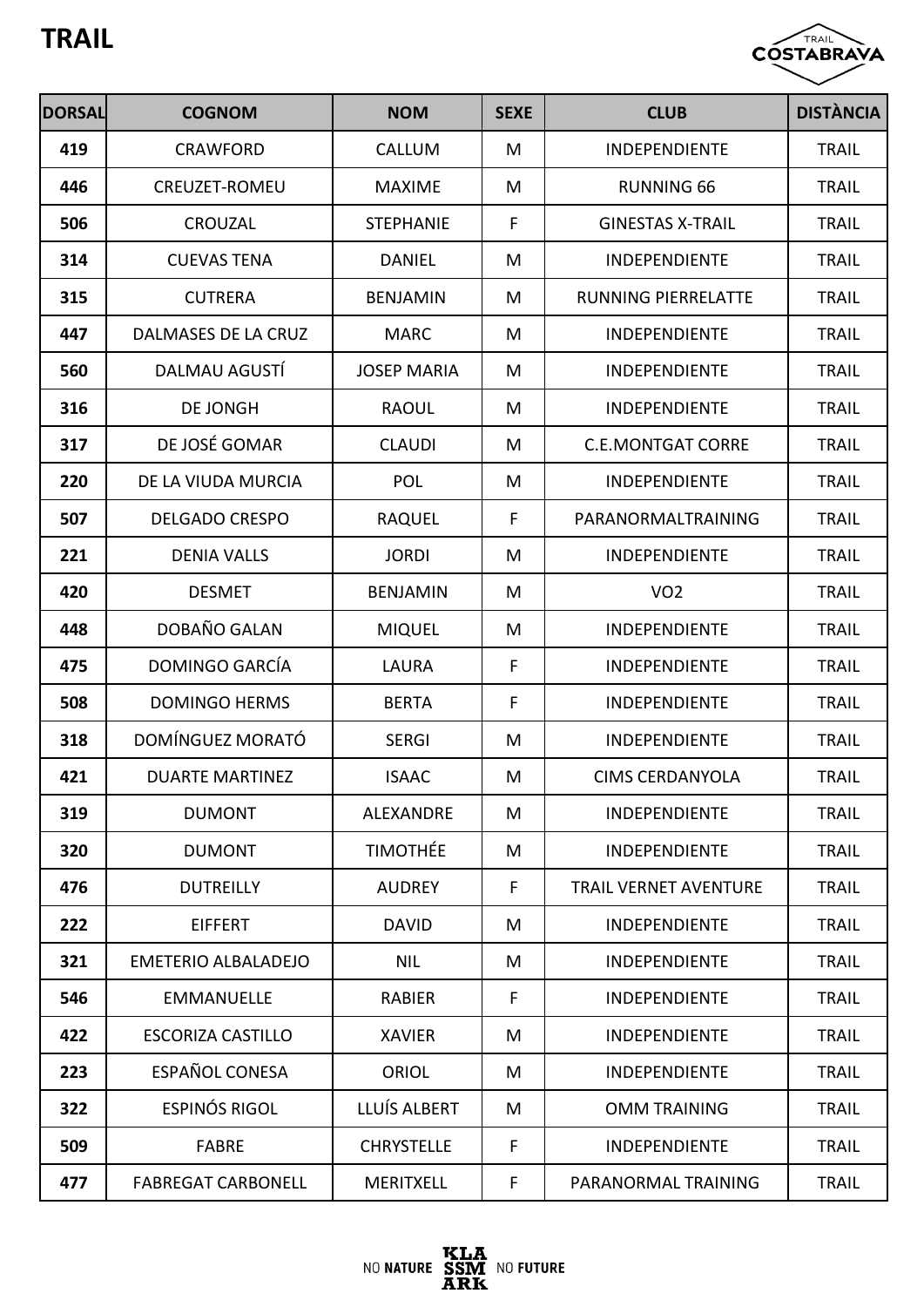

| <b>DORSAL</b> | <b>COGNOM</b>             | <b>NOM</b>       | <b>SEXE</b> | <b>CLUB</b>              | <b>DISTÀNCIA</b> |
|---------------|---------------------------|------------------|-------------|--------------------------|------------------|
| 323           | FÄRLIN                    | <b>JUHO</b>      | M           | <b>INDEPENDIENTE</b>     | <b>TRAIL</b>     |
| 423           | <b>FARRÉS CABALLÉ</b>     | PAU              | M           | 2X2 SANTPEDOR            | <b>TRAIL</b>     |
| 324           | <b>FERNANDEZ MOLINA</b>   | <b>ISMAEL</b>    | M           | <b>WODS L'HOSPITALET</b> | <b>TRAIL</b>     |
| 510           | <b>FERRER I SANCHEZ</b>   | <b>HELENA</b>    | F           | <b>INDEPENDIENTE</b>     | <b>TRAIL</b>     |
| 224           | <b>FERRI PEREZ</b>        | <b>MARC</b>      | M           | <b>INDEPENDIENTE</b>     | <b>TRAIL</b>     |
| 325           | <b>FIGA MALGOSA</b>       | <b>MIQUEL</b>    | M           | <b>INDEPENDIENTE</b>     | <b>TRAIL</b>     |
| 225           | <b>FLORES MAESTRO</b>     | <b>FRANCESC</b>  | M           | <b>CQUIE TRAIL</b>       | <b>TRAIL</b>     |
| 326           | <b>FONT BLANCH</b>        | <b>FERRAN</b>    | M           |                          | <b>TRAIL</b>     |
| 327           | FONTSERÈ ROVIRA           | <b>FRANCESC</b>  | M           | ASS. ESP.DIEDRE          | <b>TRAIL</b>     |
| 478           | <b>FORGA</b>              | <b>VICKY</b>     | F           | <b>INDEPENDIENTE</b>     | <b>TRAIL</b>     |
| 226           | <b>FORNIES PEREZ</b>      | <b>PEDRO</b>     | M           | <b>ARE YOU READY?</b>    | <b>TRAIL</b>     |
| 328           | <b>FORTEA SALOMO</b>      | <b>SERGI</b>     | M           | <b>INDEPENDIENTE</b>     | <b>TRAIL</b>     |
| 227           | <b>FOURNIÉ</b>            | <b>SÉBASTIEN</b> | M           | <b>INDEPENDIENTE</b>     | <b>TRAIL</b>     |
| 329           | <b>FREDERIC</b>           | <b>DURAND</b>    | M           | <b>INDEPENDIENTE</b>     | <b>TRAIL</b>     |
| 330           | <b>FRUCTUOSO REGUERAS</b> | <b>JOSE</b>      | M           | <b>WODS</b>              | <b>TRAIL</b>     |
| 424           | <b>GALLRADO RUEDA</b>     | <b>GERARD</b>    | M           | INDEPENDIENTE            | <b>TRAIL</b>     |
| 331           | <b>GALOUYE</b>            | <b>MATTHIEU</b>  | M           | <b>INDEPENDIENTE</b>     | <b>TRAIL</b>     |
| 332           | <b>GÁMEZ MORATA</b>       | <b>FRANCIS</b>   | M           | <b>CUBAN TRAIL TEAM</b>  | <b>TRAIL</b>     |
| 333           | <b>GARCIA</b>             | <b>ALBERT</b>    | M           |                          | <b>TRAIL</b>     |
| 334           | <b>GARCIA CAUDET</b>      | <b>ISRAEL</b>    | M           | <b>INDEPENDIENTE</b>     | <b>TRAIL</b>     |
| 425           | <b>GARCÍA FERNÁNDEZ</b>   | <b>GABRIEL</b>   | M           | <b>TRAILBARCELONA</b>    | <b>TRAIL</b>     |
| 335           | <b>GARCÍA FERRERO</b>     | <b>RODOLF</b>    | M           | <b>INDEPENDIENTE</b>     | <b>TRAIL</b>     |
| 547           | <b>GARCIA MIÑARRO</b>     | <b>ISABEL</b>    | F           | <b>INDEPENDIENTE</b>     | <b>TRAIL</b>     |
| 336           | <b>GARRETA GORDI</b>      | <b>ORIOL</b>     | M           | <b>INDEPENDIENTE</b>     | <b>TRAIL</b>     |
| 228           | <b>GARRIDO MARCHANTE</b>  | <b>PEDRO</b>     | M           | <b>BTQI RUNNERS</b>      | <b>TRAIL</b>     |
| 229           | <b>GARRIDO PALLARÈS</b>   | <b>DANIEL</b>    | M           | <b>INDEPENDIENTE</b>     | <b>TRAIL</b>     |
| 230           | <b>GERALD</b>             | <b>GINEY</b>     | M           | <b>CAP BOLLENE</b>       | <b>TRAIL</b>     |
| 337           | <b>GERMAIN CAMPRODON</b>  | <b>TONI</b>      | M           | <b>INDEPENDIENTE</b>     | <b>TRAIL</b>     |
| 231           | <b>GIBERT YCART</b>       | <b>POL</b>       | M           | <b>INDEPENDIENTE</b>     | <b>TRAIL</b>     |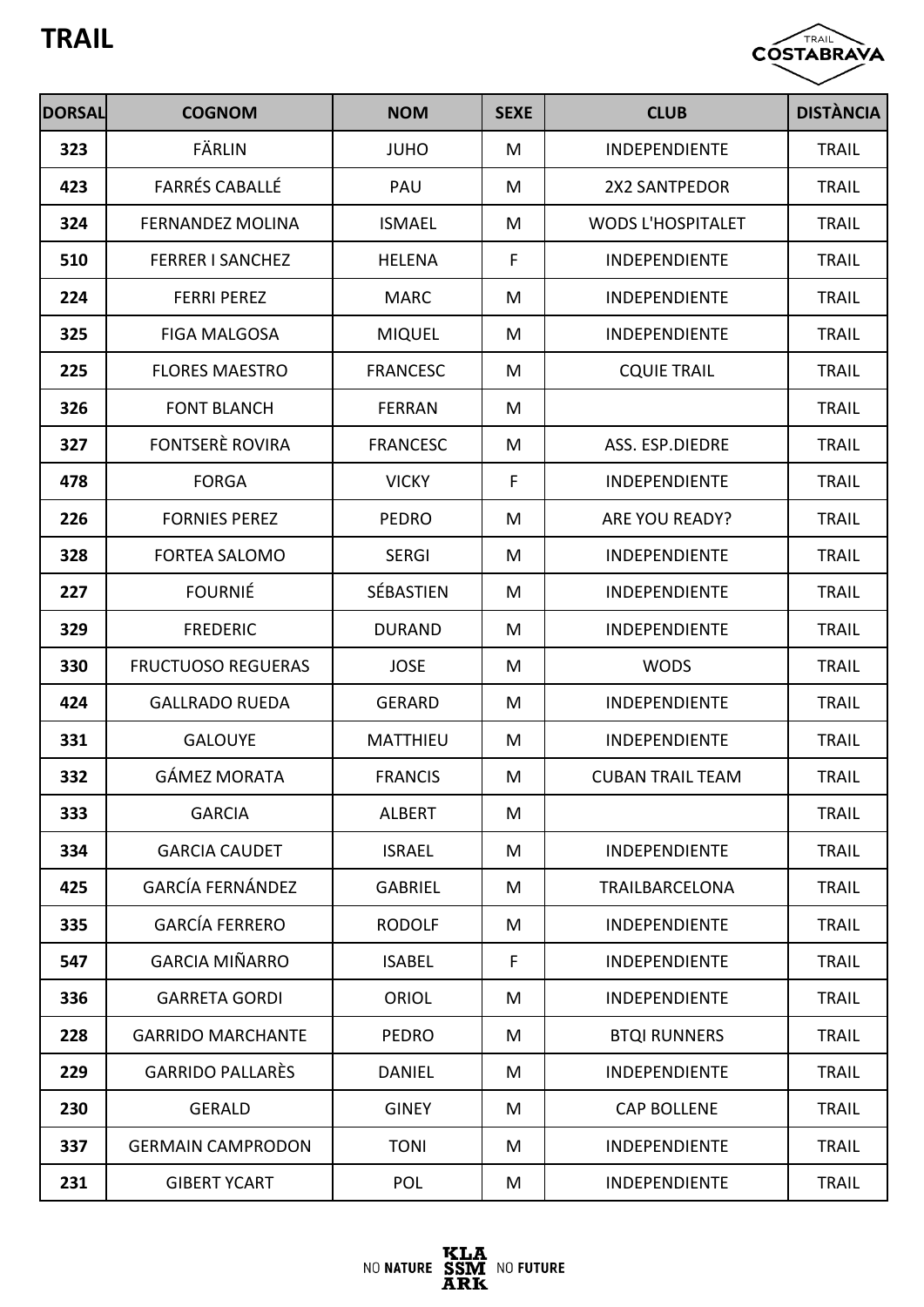

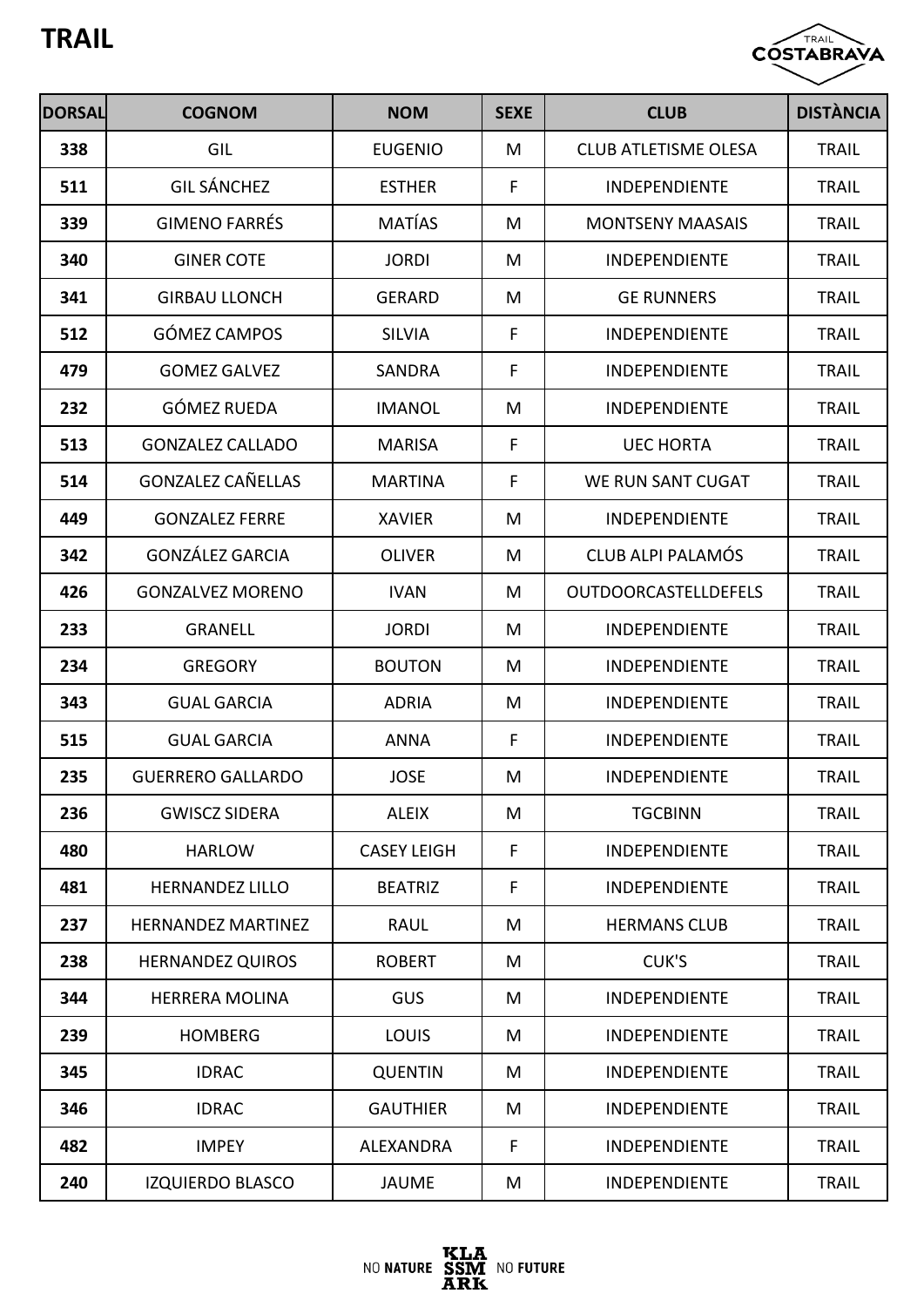

| <b>DORSAL</b> | <b>COGNOM</b>           | <b>NOM</b>         | <b>SEXE</b> | <b>CLUB</b>                           | <b>DISTÀNCIA</b> |
|---------------|-------------------------|--------------------|-------------|---------------------------------------|------------------|
| 241           | <b>JEAVONS</b>          | SAMUEL             | M           | <b>INDEPENDIENTE</b>                  | <b>TRAIL</b>     |
| 464           | <b>JULIÀ ARTEAGA</b>    | <b>OLGA</b>        | F           | <b>INDEPENDIENTE</b>                  | <b>TRAIL</b>     |
| 347           | <b>JULIEN</b>           | <b>VERITE</b>      | M           | <b>TUC TRIATHLON</b>                  | <b>TRAIL</b>     |
| 563           | <b>LACOMBE</b>          | <b>THOMAS</b>      | M           | <b>INDEPENDIENTE</b>                  | <b>TRAIL</b>     |
| 484           | <b>LANCASTER</b>        | <b>ALLY</b>        | F           | <b>INDEPENDIENTE</b>                  | <b>TRAIL</b>     |
| 242           | <b>LARROSA</b>          | <b>CARLOS</b>      | M           | <b>INDEPENDIENTE</b>                  | <b>TRAIL</b>     |
| 243           | LE GUERN                | <b>YVES</b>        | M           | PIRI                                  | <b>TRAIL</b>     |
| 516           | <b>LECINE</b>           | <b>AGATHE</b>      | F           | <b>TUC TRIATHLON</b>                  | <b>TRAIL</b>     |
| 348           | <b>LEGIDO</b>           | <b>MARC</b>        | M           | <b>INDEPENDIENTE</b>                  | <b>TRAIL</b>     |
| 517           | <b>LEIS SESTAYO</b>     | <b>ALBA</b>        | F           | <b>INDEPENDIENTE</b>                  | <b>TRAIL</b>     |
| 244           | <b>LEON</b>             | SISCU              | M           | <b>OUTDOOR</b>                        | <b>TRAIL</b>     |
| 518           | <b>LIMÓN RAMÍREZ</b>    | ARÁNZAZU           | F           | <b>TRAIL BARCELONA</b>                | <b>TRAIL</b>     |
| 245           | <b>LLANAS ALEGRE</b>    | <b>FERRAN</b>      | M           | <b>INDEPENDIENTE</b>                  | <b>TRAIL</b>     |
| 349           | <b>LLORENS PAGES</b>    | PAU                | M           | <b>TRIBIKE TRAINER</b>                | <b>TRAIL</b>     |
| 519           | LÓPEZ CARRIBA           | <b>IRUNE</b>       | F           | <b>GRUPO ALPINO TURISTA BARAKALDO</b> | <b>TRAIL</b>     |
| 350           | LÓPEZ CARRILLO          | <b>ISAIAS</b>      | M           | <b>INDEPENDIENTE</b>                  | <b>TRAIL</b>     |
| 246           | <b>LOPEZ MORAL</b>      | <b>GERARD</b>      | M           | <b>MONTPALAU TEAM</b>                 | <b>TRAIL</b>     |
| 567           | <b>LOPEZ MORAN</b>      | <b>RAUL</b>        | M           | RARUNNING                             | <b>TRAIL</b>     |
| 351           | <b>LOPEZ PEREZ</b>      | <b>MARC</b>        | M           | <b>TRAIL BARCELONA</b>                | <b>TRAIL</b>     |
| 548           | <b>LOPEZ RAMIREZ</b>    | <b>IOLANDA</b>     | F           | <b>CTA</b>                            | <b>TRAIL</b>     |
| 352           | <b>LOPEZ SANCHEZ</b>    | <b>GERARD</b>      | M           | A.E. MOUNTAIN RUNNERS DEL BERGUEDÀ    | <b>TRAIL</b>     |
| 549           | LÓPEZ SÁNCHEZ           | <b>ADA</b>         | F           | <b>INDEPENDIENTE</b>                  | <b>TRAIL</b>     |
| 520           | LÓPEZ TORROJA           | <b>ESTER</b>       | F           | C.E. RAYO TEAM                        | <b>TRAIL</b>     |
| 247           | <b>LUCAS</b>            | <b>PIERRE</b>      | M           | <b>PRORUNNERS</b>                     | <b>TRAIL</b>     |
| 248           | LUCENA CASTILLO         | ADRIÀ              | M           | <b>INDEPENDIENTE</b>                  | <b>TRAIL</b>     |
| 353           | LUIS GALLEGO            | <b>ALEX</b>        | M           | <b>INDEPENDIENTE</b>                  | <b>TRAIL</b>     |
| 465           | <b>MADERN AGUILAR</b>   | <b>MIREIA</b>      | F           | <b>INDEPENDIENTE</b>                  | <b>TRAIL</b>     |
| 521           | <b>MADRIGAL FUENTES</b> | <b>EROLA</b>       | F           | VO2TEAM                               | <b>TRAIL</b>     |
| 249           | <b>MALDONADO</b>        | <b>JUAN MARTÍN</b> | M           | <b>AEROTRAINING</b>                   | <b>TRAIL</b>     |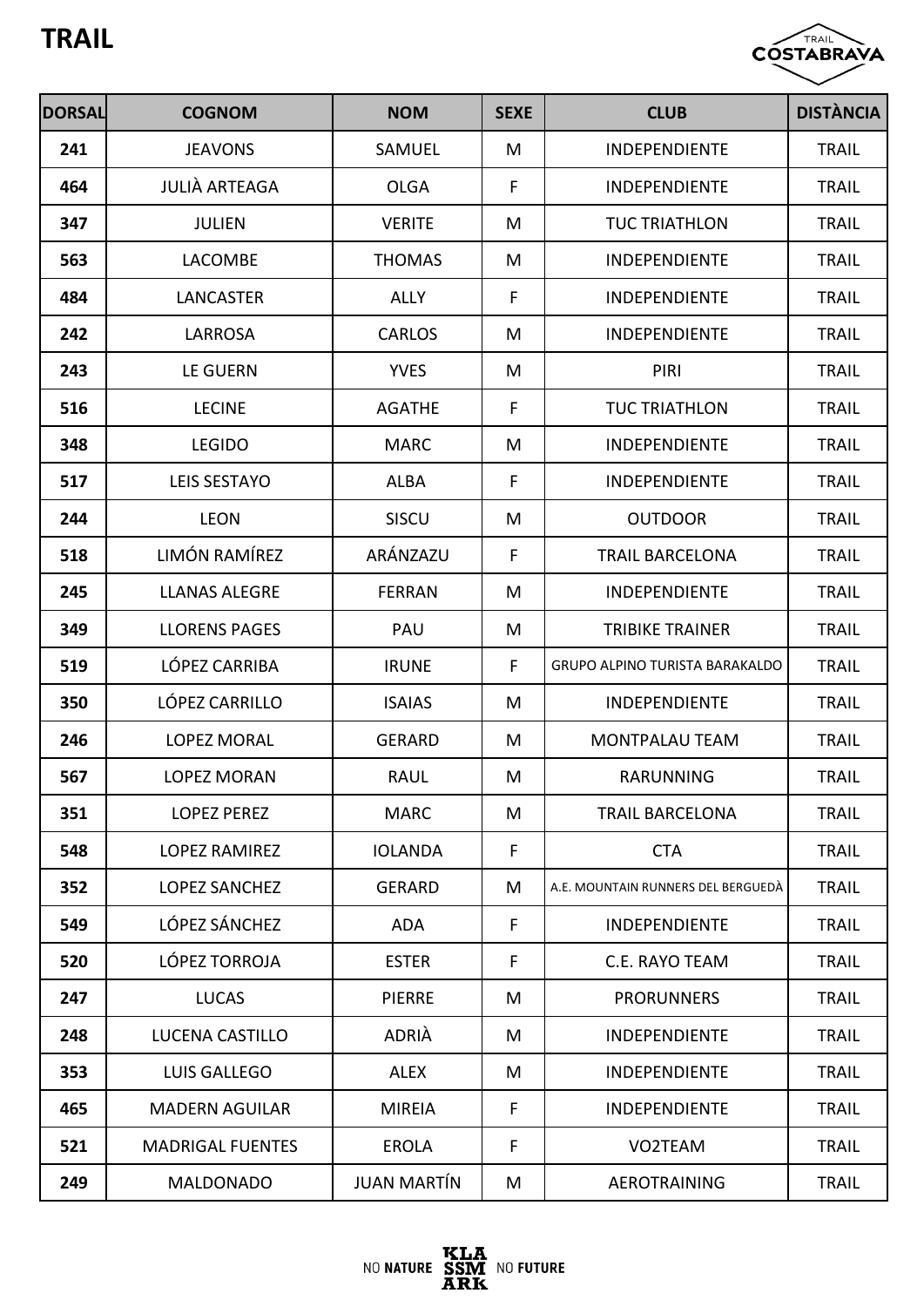

| <b>DORSAL</b> | <b>COGNOM</b>              | <b>NOM</b>           | <b>SEXE</b> | <b>CLUB</b>                              | <b>DISTÀNCIA</b> |
|---------------|----------------------------|----------------------|-------------|------------------------------------------|------------------|
| 354           | <b>MALGOSA ALONSO</b>      | <b>POL</b>           | M           | <b>IRWL</b>                              | <b>TRAIL</b>     |
| 355           | <b>MANDIL</b>              | <b>NARCIS</b>        | M           | <b>INDEPENDIENTE</b>                     | <b>TRAIL</b>     |
| 356           | <b>MARCO GIL</b>           | <b>SERGI</b>         | M           | <b>INDEPENDIENTE</b>                     | <b>TRAIL</b>     |
| 485           | MARGALEF BARBERA           | <b>ROGER</b>         | M           | <b>INDEPENDIENTE</b>                     | <b>TRAIL</b>     |
| 357           | <b>MARISTANY VILA</b>      | <b>ELOI</b>          | M           | <b>INDEPENDIENTE</b>                     | <b>TRAIL</b>     |
| 358           | MARSÀ RODRÍGUEZ            | LLUÍS                | M           | <b>INDEPENDIENTE</b>                     | <b>TRAIL</b>     |
| 359           | <b>MARTÍ LANUZA</b>        | <b>ALBERT</b>        | M           | CENTRE EXCURSIONISTA SANT LLORENÇ SAVALL | <b>TRAIL</b>     |
| 360           | <b>MARTÍN CRUZADO</b>      | <b>ADRIAN</b>        | M           | <b>TITANS</b>                            | <b>TRAIL</b>     |
| 486           | <b>MARTINEZ CAMPS</b>      | <b>NATALIA</b>       | F           | <b>MYRMIDONS TEAM</b>                    | <b>TRAIL</b>     |
| 361           | <b>MARTÍNEZ NAVAS</b>      | LUIS                 | M           | <b>INDEPENDIENTE</b>                     | <b>TRAIL</b>     |
| 362           | <b>MARTINEZ QUINTERO</b>   | <b>CARLOS</b>        | M           | <b>PANOTS BCN</b>                        | <b>TRAIL</b>     |
| 363           | <b>MARTINEZ SANCHEZ</b>    | <b>JOSE</b>          | M           | 2X2 SANTPEDOR                            | <b>TRAIL</b>     |
| 569           | <b>MARTINEZ VILA</b>       | <b>ANA</b>           | F           | <b>EKLECTIKS</b>                         | <b>TRAIL</b>     |
| 250           | <b>MASSALLÉ MORERA</b>     | <b>IGNASI</b>        | M           | <b>INDEPENDIENTE</b>                     | <b>TRAIL</b>     |
| 487           | MATA DE LA BARATA MARRUGAT | <b>ANNA</b>          | F           | INDEPENDIENTE                            | <b>TRAIL</b>     |
| 565           | <b>MATAS TORTOSA</b>       | <b>JORDI</b>         | M           | <b>CLUB NESTLÉ GIRONA</b>                | <b>TRAIL</b>     |
| 450           | <b>MEHDI</b>               | <b>BERKOUK</b>       | M           | <b>INDEPENDIENTE</b>                     | <b>TRAIL</b>     |
| 460           | <b>MEMBIELA SANTANA</b>    | IÑAKI                | Μ           | <b>INDEPENDIENTE</b>                     | <b>TRAIL</b>     |
| 251           | <b>MENDOZA TORRENTS</b>    | <b>ALBERT</b>        | M           | <b>INDEPENDIENTE</b>                     | <b>TRAIL</b>     |
| 522           | <b>MESTRES JIMENEZ</b>     | <b>ARIADNA</b>       | F           | <b>INDEPENDIENTE</b>                     | <b>TRAIL</b>     |
| 364           | <b>MICHEL</b>              | <b>MATHIAS</b>       | M           | <b>INDEPENDIENTE</b>                     | <b>TRAIL</b>     |
| 550           | <b>MIGUEZ</b>              | <b>SILVIA</b>        | F           | <b>INDEPENDIENTE</b>                     | <b>TRAIL</b>     |
| 252           | <b>MINA</b>                | <b>JEFERSON YAIR</b> | M           | <b>URBATRAIL</b>                         | <b>TRAIL</b>     |
| 365           | MIRANDA BEGUÉ              | <b>XAVIER</b>        | M           | <b>INDEPENDIENTE</b>                     | <b>TRAIL</b>     |
| 366           | <b>MITCHELL</b>            | <b>EWAN</b>          | M           | <b>INDEPENDIENTE</b>                     | <b>TRAIL</b>     |
| 488           | <b>MOLAS CLOSAS</b>        | <b>MIREIA</b>        | F           | <b>BC TEAM</b>                           | <b>TRAIL</b>     |
| 367           | <b>MOLINA RODRÍGUEZ</b>    | <b>PEDRO</b>         | M           | <b>INDEPENDIENTE</b>                     | <b>TRAIL</b>     |
| 523           | <b>MONISTROL LLORENS</b>   | <b>MIREIA</b>        | F           | <b>INDEPENDIENTE</b>                     | <b>TRAIL</b>     |
| 524           | <b>MONTOYA GARCÍA</b>      | LAIA                 | F           | <b>MERRELL TRAIL TEAM</b>                | <b>TRAIL</b>     |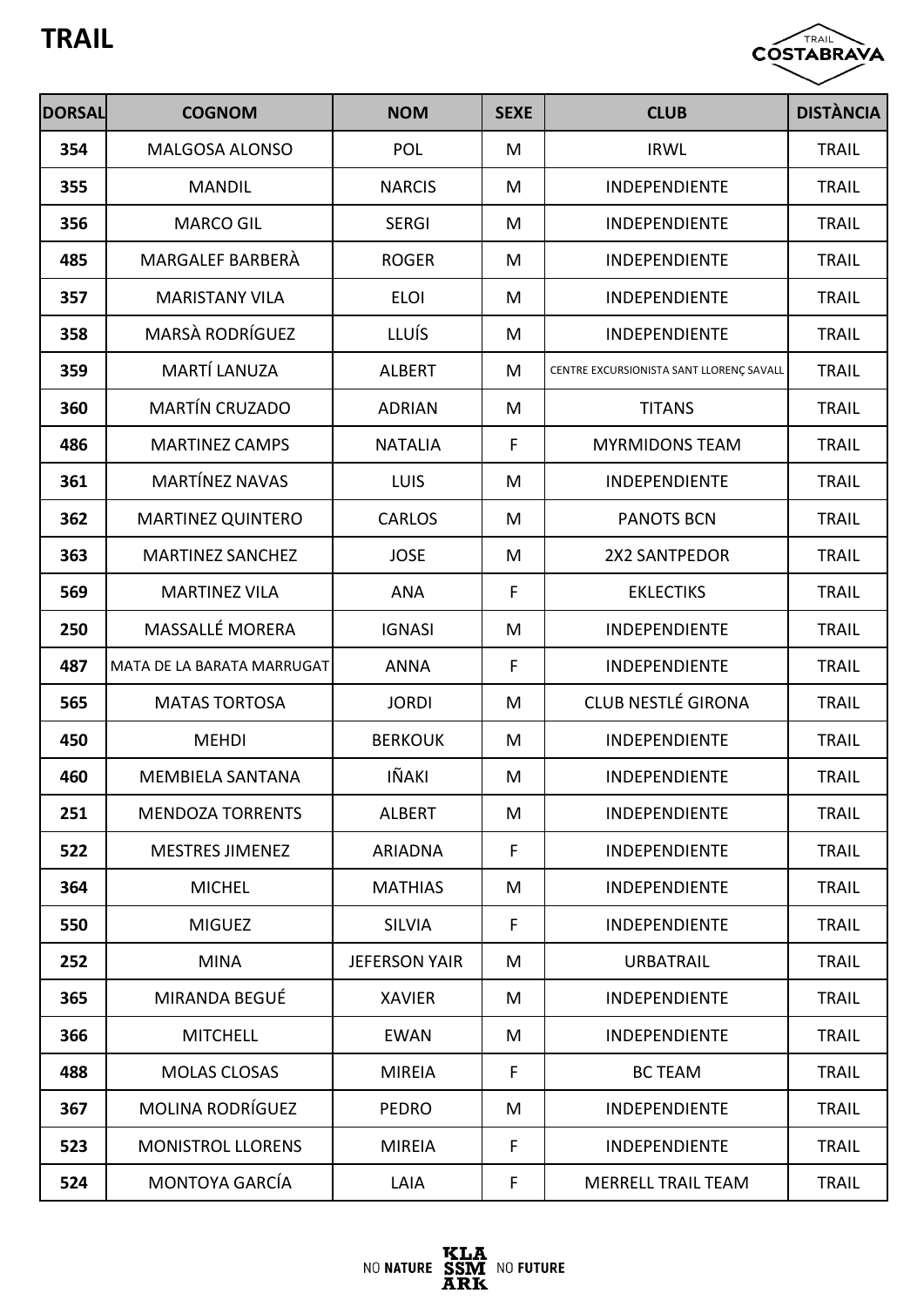

| <b>DORSAL</b> | <b>COGNOM</b>             | <b>NOM</b>          | <b>SEXE</b> | <b>CLUB</b>                  | <b>DISTÀNCIA</b> |
|---------------|---------------------------|---------------------|-------------|------------------------------|------------------|
| 368           | <b>MORAGA VIDAL</b>       | <b>ALBERTO</b>      | M           | <b>INDEPENDIENTE</b>         | <b>TRAIL</b>     |
| 489           | <b>MORENO PONS</b>        | <b>IOLANDA</b>      | F           | <b>INDEPENDIENTE</b>         | <b>TRAIL</b>     |
| 369           | <b>MOREU HOSTENCH</b>     | <b>CARLES</b>       | M           | <b>CEC</b>                   | <b>TRAIL</b>     |
| 564           | <b>MOYA AGUILAR</b>       | <b>IGNASI</b>       | M           | <b>INDEPENDIENTE</b>         | <b>TRAIL</b>     |
| 428           | <b>MUNTANE BERTRANS</b>   | <b>JAUME</b>        | M           | <b>PROAM</b>                 | <b>TRAIL</b>     |
| 370           | <b>MUÑOZ CORTÉS</b>       | <b>DAMIAN</b>       | M           | <b>INDEPENDIENTE</b>         | <b>TRAIL</b>     |
| 427           | MUÑOZ LUQUE               | <b>RAFA</b>         | M           |                              | <b>TRAIL</b>     |
| 371           | <b>MURCIANO REBULLIDA</b> | <b>XAVIER</b>       | M           | <b>INDEPENDIENTE</b>         | <b>TRAIL</b>     |
| 372           | NAVARRO PUIGDEVALL        | <b>ADRIA</b>        | M           | <b>PUNT SALUT MONTSENY</b>   | <b>TRAIL</b>     |
| 373           | <b>NEIRA PLA</b>          | <b>DAVID</b>        | M           | <b>INDEPENDIENTE</b>         | <b>TRAIL</b>     |
| 525           | <b>NIKULA</b>             | <b>JASMINA</b>      | F           | <b>TRAILBLAZERS</b>          | <b>TRAIL</b>     |
| 451           | <b>NOGUEIRA NIELLES</b>   | <b>ALBERT</b>       | M           | <b>INDEPENDIENTE</b>         | <b>TRAIL</b>     |
| 466           | <b>NOVILLO TARRES</b>     | <b>ESTER</b>        | F           | <b>INDEPENDIENTE</b>         | <b>TRAIL</b>     |
| 526           | <b>NUÑEZ</b>              | <b>LURDES</b>       | F           | <b>INDEPENDIENTE</b>         | <b>TRAIL</b>     |
| 374           | NÚÑEZ ROMERO              | <b>CARLOS</b>       | M           | <b>INDEPENDIENTE</b>         | <b>TRAIL</b>     |
| 375           | <b>OLAFSSON</b>           | <b>BJORN JOHANN</b> | M           | <b>MIDNIGHT RUNNERS</b>      | <b>TRAIL</b>     |
| 253           | <b>OLAYA DITO</b>         | <b>CARLOS</b>       | M           | <b>INDEPENDIENTE</b>         | <b>TRAIL</b>     |
| 490           | <b>OLIVA</b>              | <b>KATIA</b>        | F           | <b>CORREDORS DEL SOT</b>     | <b>TRAIL</b>     |
| 254           | <b>OLIVERAS</b>           | <b>JORDI</b>        | M           | <b>INDEPENDIENTE</b>         | <b>TRAIL</b>     |
| 376           | <b>OLIVIER</b>            | <b>FERNANDEZ</b>    | M           | <b>INDEPENDIENTE</b>         | <b>TRAIL</b>     |
| 527           | <b>ORTOLO</b>             | <b>MARTHE</b>       | F           | <b>INDEPENDIENTE</b>         | <b>TRAIL</b>     |
| 255           | PADRÓ FARRÉ               | <b>LLUÍS</b>        | M           | <b>INDEPENDIENTE</b>         | <b>TRAIL</b>     |
| 256           | PANIELLO CAÑABATE         | <b>XAVI</b>         | M           | <b>INDEPENDIENTE</b>         | <b>TRAIL</b>     |
| 257           | PARRA LLAVE               | <b>PERE</b>         | M           | <b>INDEPENDIENTE</b>         | <b>TRAIL</b>     |
| 452           | PARRALEJO FERNÁNDEZ       | <b>DAVID</b>        | M           | <b>INDEPENDIENTE</b>         | <b>TRAIL</b>     |
| 377           | PARRÓN LANZAS             | <b>JOSÉ LUIS</b>    | M           | <b>BARCELONA CLUB DE REM</b> | <b>TRAIL</b>     |
| 544           | <b>PEARSON</b>            | <b>CLARE</b>        | F           | <b>TRAIL VERNET AVENTURE</b> | <b>TRAIL</b>     |
| 378           | PEIX VIVES                | <b>LILIAN</b>       | M           | <b>TRAIL VERNET AVENTURE</b> | <b>TRAIL</b>     |
| 379           | PEIX VIVES                | <b>MATHIS</b>       | M           | <b>TRAIL VERNET AVENTURE</b> | <b>TRAIL</b>     |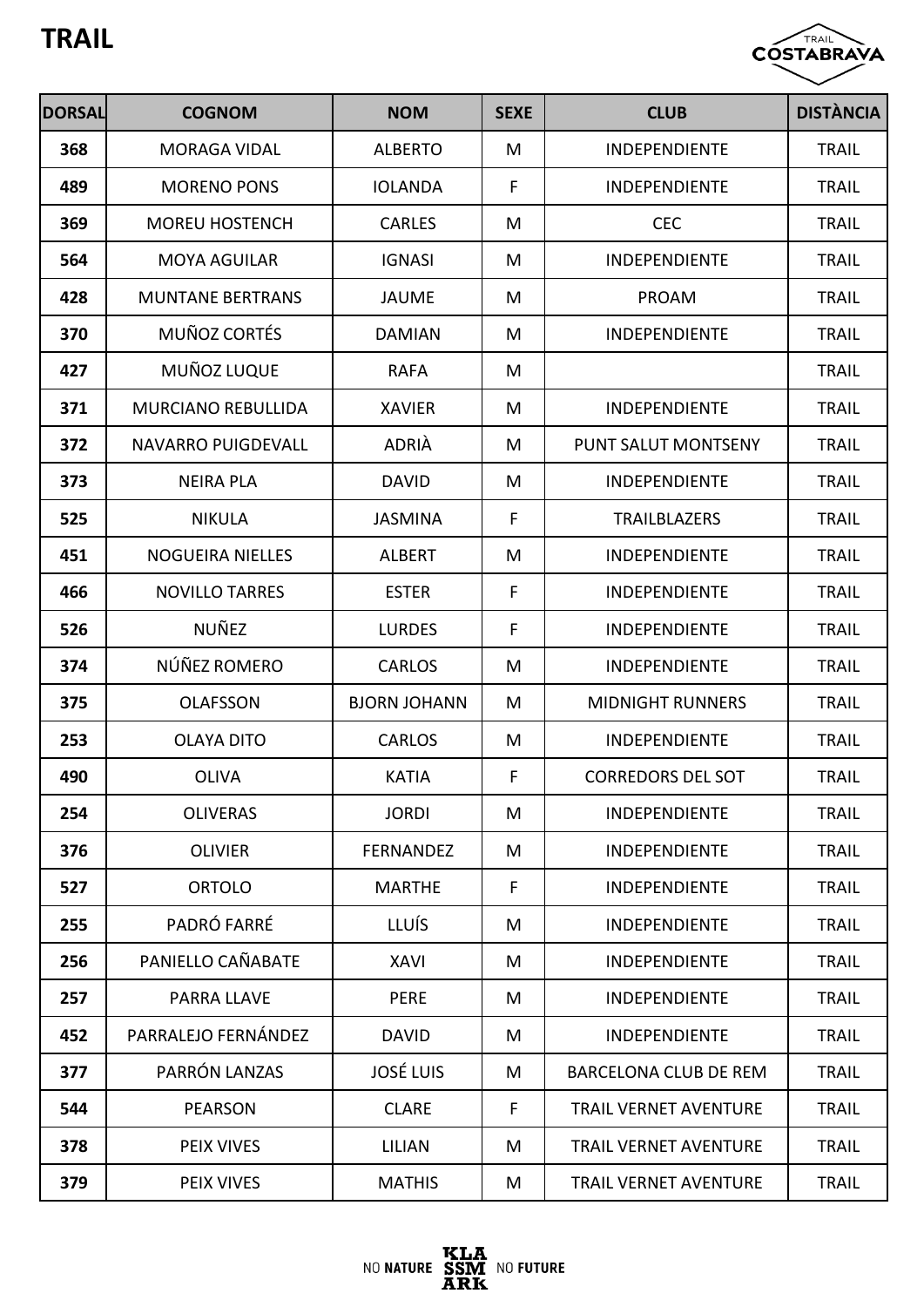

| <b>DORSAL</b> | <b>COGNOM</b>          | <b>NOM</b>        | <b>SEXE</b> | <b>CLUB</b>                  | <b>DISTÀNCIA</b> |
|---------------|------------------------|-------------------|-------------|------------------------------|------------------|
| 380           | PELLEJERO GACIA        | <b>SANTI</b>      | M           | VO2 TEAM                     | <b>TRAIL</b>     |
| 258           | PEÑA QUIROS            | <b>JORDI</b>      | M           | <b>INDEPENDIENTE</b>         | <b>TRAIL</b>     |
| 381           | <b>PEREZ</b>           | <b>ALEX</b>       | M           | <b>INDEPENDIENTE</b>         | <b>TRAIL</b>     |
| 259           | PÉREZ ALVAREZ          | <b>DANIEL</b>     | M           | <b>INDEPENDIENTE</b>         | <b>TRAIL</b>     |
| 260           | PÉREZ DE VAL           | <b>BERNAT</b>     | M           | <b>INDEPENDIENTE</b>         | <b>TRAIL</b>     |
| 261           | <b>PEREZ TORRES</b>    | <b>GENÍS</b>      | M           | <b>INDEPENDIENTE</b>         | <b>TRAIL</b>     |
| 528           | PICH COMAS             | <b>AIDA</b>       | F           | <b>INDEPENDIENTE</b>         | <b>TRAIL</b>     |
| 382           | PIERNAS GALLEGO        | <b>JORGE</b>      | M           | ALFISPORT CM OLIVERA OLIVA   | <b>TRAIL</b>     |
| 529           | <b>PLA FELIPE</b>      | <b>MIREIA</b>     | F           | <b>INDEPENDIENTE</b>         | <b>TRAIL</b>     |
| 383           | POBLET DOT             | <b>ALBERT</b>     | M           | <b>INDEPENDIENTE</b>         | <b>TRAIL</b>     |
| 551           | POLL NUENO             | <b>ANNA</b>       | F           | <b>TRAIL BARCELONA</b>       | <b>TRAIL</b>     |
| 262           | <b>PONSA</b>           | <b>LLUÍS</b>      | M           | <b>CORREDORS DEL SOT</b>     | <b>TRAIL</b>     |
| 429           | <b>PORTAVELLA</b>      | <b>ALEX</b>       | M           | <b>TRAILRUNNING GIRONA</b>   | <b>TRAIL</b>     |
| 552           | <b>PORTILLO</b>        | <b>CAROLE</b>     | F           | <b>INDEPENDIENTE</b>         | <b>TRAIL</b>     |
| 461           | POU FONT               | <b>ORIOL</b>      | M           | <b>INDEPENDIENTE</b>         | <b>TRAIL</b>     |
| 430           | PRIMAVERA ALMIRALL     | <b>JORDI</b>      | M           | <b>INDEPENDIENTE</b>         | <b>TRAIL</b>     |
| 263           | <b>PUJOL GIMENEZ</b>   | <b>JOSEP</b>      | M           | <b>INDEPENDIENTE</b>         | <b>TRAIL</b>     |
| 568           | <b>PUJOL RABASSEDA</b> | <b>JORDI</b>      | M           | <b>INDEPENDIENTE</b>         | <b>TRAIL</b>     |
| 384           | PUJOLAR PANÉ           | <b>JORDI</b>      | М           | <b>RUNNER'S PALAFOLLS</b>    | <b>TRAIL</b>     |
| 264           | <b>QUINTAS GARCIA</b>  | <b>XAVI</b>       | M           | <b>INDEPENDIENTE</b>         | <b>TRAIL</b>     |
| 265           | RÁBAGO SÁNCHEZ         | <b>DAVID</b>      | M           | <b>TARATS DE LA MUNTANYA</b> | <b>TRAIL</b>     |
| 266           | RABASEDA BERTRAN       | <b>MARC</b>       | М           | <b>INDEPENDIENTE</b>         | <b>TRAIL</b>     |
| 267           | <b>RAVENTOS FERRES</b> | <b>EUDALD</b>     | М           | <b>INDEPENDIENTE</b>         | <b>TRAIL</b>     |
| 530           | <b>REISLOH</b>         | <b>LENA</b>       | F           | INDEPENDIENTE                | <b>TRAIL</b>     |
| 385           | <b>REMON PEREZ</b>     | <b>GORKA</b>      | M           | TIPI TAPA TRAIL TALDEA       | <b>TRAIL</b>     |
| 531           | <b>REMY</b>            | <b>CHLOE</b>      | F           | <b>INDEPENDIENTE</b>         | <b>TRAIL</b>     |
| 386           | <b>RENARD</b>          | <b>CHRISTOPHE</b> | M           | <b>CLUB PROAM</b>            | <b>TRAIL</b>     |
| 387           | <b>REPOSO BONET</b>    | <b>CARLES</b>     | M           | <b>INDEPENDIENTE</b>         | <b>TRAIL</b>     |
| 453           | REQUENA MARTINEZ       | ÁNGEL             | M           | <b>INDEPENDIENTE</b>         | <b>TRAIL</b>     |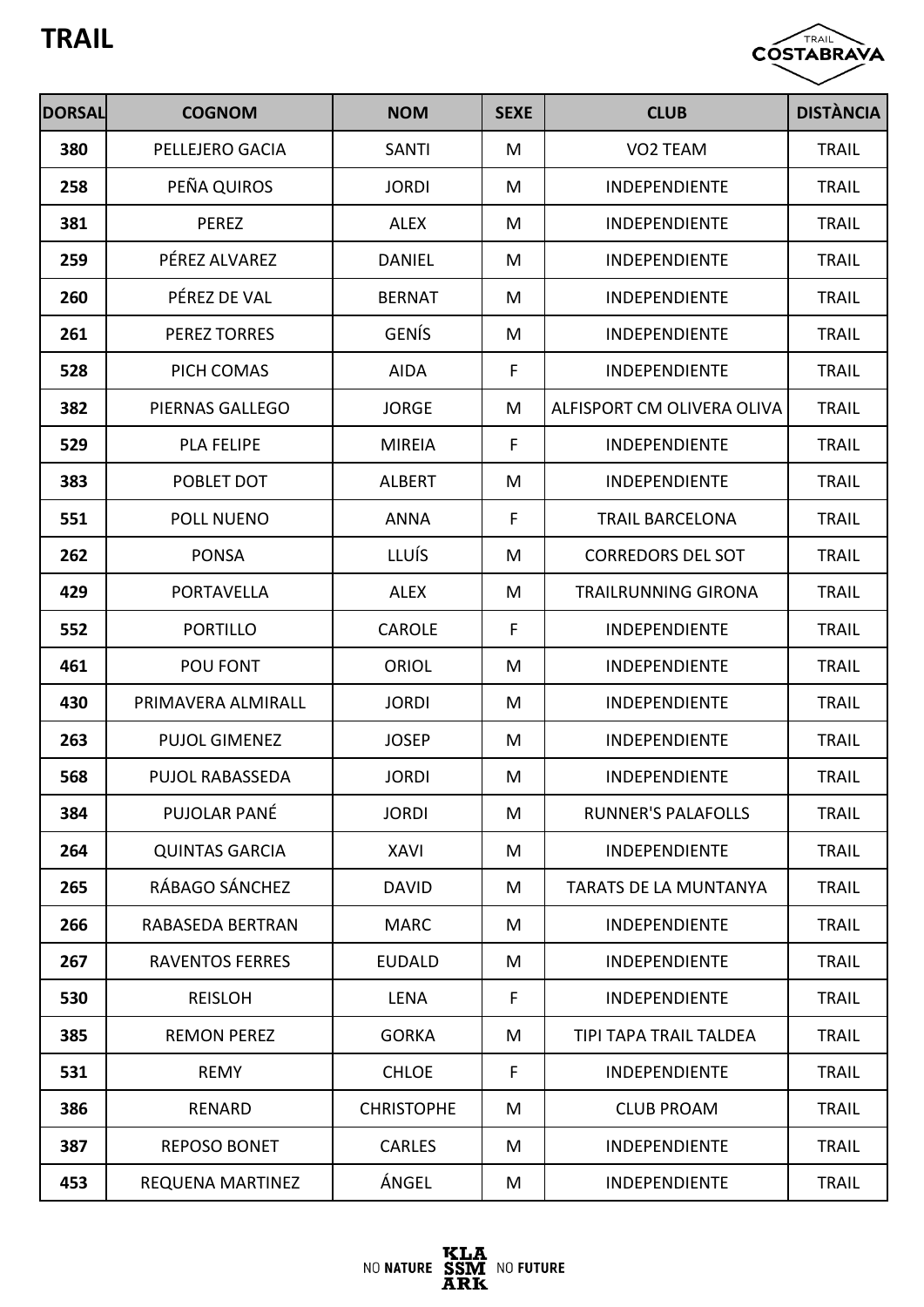

| <b>DORSAL</b> | <b>COGNOM</b>           | <b>NOM</b>       | <b>SEXE</b> | <b>CLUB</b>                       | <b>DISTÀNCIA</b> |
|---------------|-------------------------|------------------|-------------|-----------------------------------|------------------|
| 491           | <b>RIBERA CASAS</b>     | <b>MARTA</b>     | F           | <b>INDEPENDIENTE</b>              | <b>TRAIL</b>     |
| 268           | <b>RICART ROTLLANT</b>  | <b>IVAN</b>      | M           | <b>INDEPENDIENTE</b>              | <b>TRAIL</b>     |
| 269           | ROCAS ALONSO            | <b>MARC</b>      | M           | <b>INDEPENDIENTE</b>              | <b>TRAIL</b>     |
| 388           | <b>RODA LEAL</b>        | <b>TONI</b>      | M           | AT CERDANYOLA                     | <b>TRAIL</b>     |
| 492           | RODRÍGUEZ CASTRO        | <b>SELENA</b>    | F           | <b>RUNNINGVIGIA</b>               | <b>TRAIL</b>     |
| 532           | RODRÍGUEZ GÓMEZ         | <b>EVA</b>       | F           | <b>CQUIE TRAIL</b>                | <b>TRAIL</b>     |
| 270           | RODRIGUEZ PERPIÑAN      | <b>JOSE LUIS</b> | M           | <b>CA PARETS</b>                  | <b>TRAIL</b>     |
| 271           | <b>RODRIGUEZ RIBAS</b>  | <b>GONZALO</b>   | M           | <b>INDEPENDIENTE</b>              | <b>TRAIL</b>     |
| 533           | <b>ROJAS FARRERAS</b>   | SÒNIA            | F           | <b>INDEPENDIENTE</b>              | <b>TRAIL</b>     |
| 493           | <b>ROMAN</b>            | <b>CHARLINE</b>  | F           | <b>INDEPENDIENTE</b>              | <b>TRAIL</b>     |
| 553           | ROMERO GÓMEZ            | <b>MARTA</b>     | F           | <b>TEAM FISIOMONASTERIO</b>       | <b>TRAIL</b>     |
| 272           | ROMERO MAS              | <b>ROGER</b>     | M           | INDEPENDIENTE                     | <b>TRAIL</b>     |
| 454           | <b>ROS ARIZA</b>        | <b>ARTUR</b>     | M           | CUK'S                             | <b>TRAIL</b>     |
| 534           | ROSIÑOL MENCHON         | <b>NEUS</b>      | F           | <b>OXIGEN EMOCIONAL</b>           | <b>TRAIL</b>     |
| 389           | <b>ROURA ROCA</b>       | <b>ROGER</b>     | M           | <b>INDEPENDIENTE</b>              | <b>TRAIL</b>     |
| 431           | <b>ROY</b>              | <b>JORDI</b>     | M           | CLUB ESPORTIU TORELLÓ             | <b>TRAIL</b>     |
| 535           | ROYO-CASALS             | LAIA             | F           | <b>TECNIRUNNER</b>                | <b>TRAIL</b>     |
| 390           | <b>RUIZ ESTAPE</b>      | AMADEU           | M           | ANXANETA68                        | <b>TRAIL</b>     |
| 273           | <b>RULL BRAJONES</b>    | <b>XEVI</b>      | M           | <b>INDEPENDIENTE</b>              | <b>TRAIL</b>     |
| 391           | <b>SAEZ VARAS</b>       | <b>JUAN</b>      | M           | <b>INDEPENDIENTE</b>              | <b>TRAIL</b>     |
| 274           | SAINZ-ROZAS HURTADO     | <b>JORDI</b>     | M           | <b>CTBM</b>                       | <b>TRAIL</b>     |
| 494           | <b>SALA PALLAROLES</b>  | <b>MONTSE</b>    | F           | <b>INDEPENDIENTE</b>              | <b>TRAIL</b>     |
| 432           | SALA-BELLSOLELL         | LUIS             | M           | <b>CA CANOVELLES</b>              | <b>TRAIL</b>     |
| 392           | <b>SALAT CASELLAS</b>   | <b>XEVI</b>      | M           | UNIÓ EXCURSIONISTA DE VIC         | <b>TRAIL</b>     |
| 275           | <b>SALLÉS BELMONTE</b>  | <b>DAVID</b>     | M           | <b>INDEPENDIENTE</b>              | <b>TRAIL</b>     |
| 433           | <b>SALMORAL MARTI</b>   | <b>ALBERT</b>    | M           | <b>INDEPENDIENTE</b>              | <b>TRAIL</b>     |
| 393           | SALOMO                  | <b>ROC</b>       | M           | <b>PRORUNNERS</b>                 | <b>TRAIL</b>     |
| 394           | <b>SANCHEZ GONZALEZ</b> | <b>SERGIO</b>    | M           | CLUB CICLISTA BELLVER DE CERDANYA | <b>TRAIL</b>     |
| 536           | SÁNCHEZ-SIERRA RIOJA    | <b>CRISTINA</b>  | F           | <b>TRAIL BARCELONA</b>            | <b>TRAIL</b>     |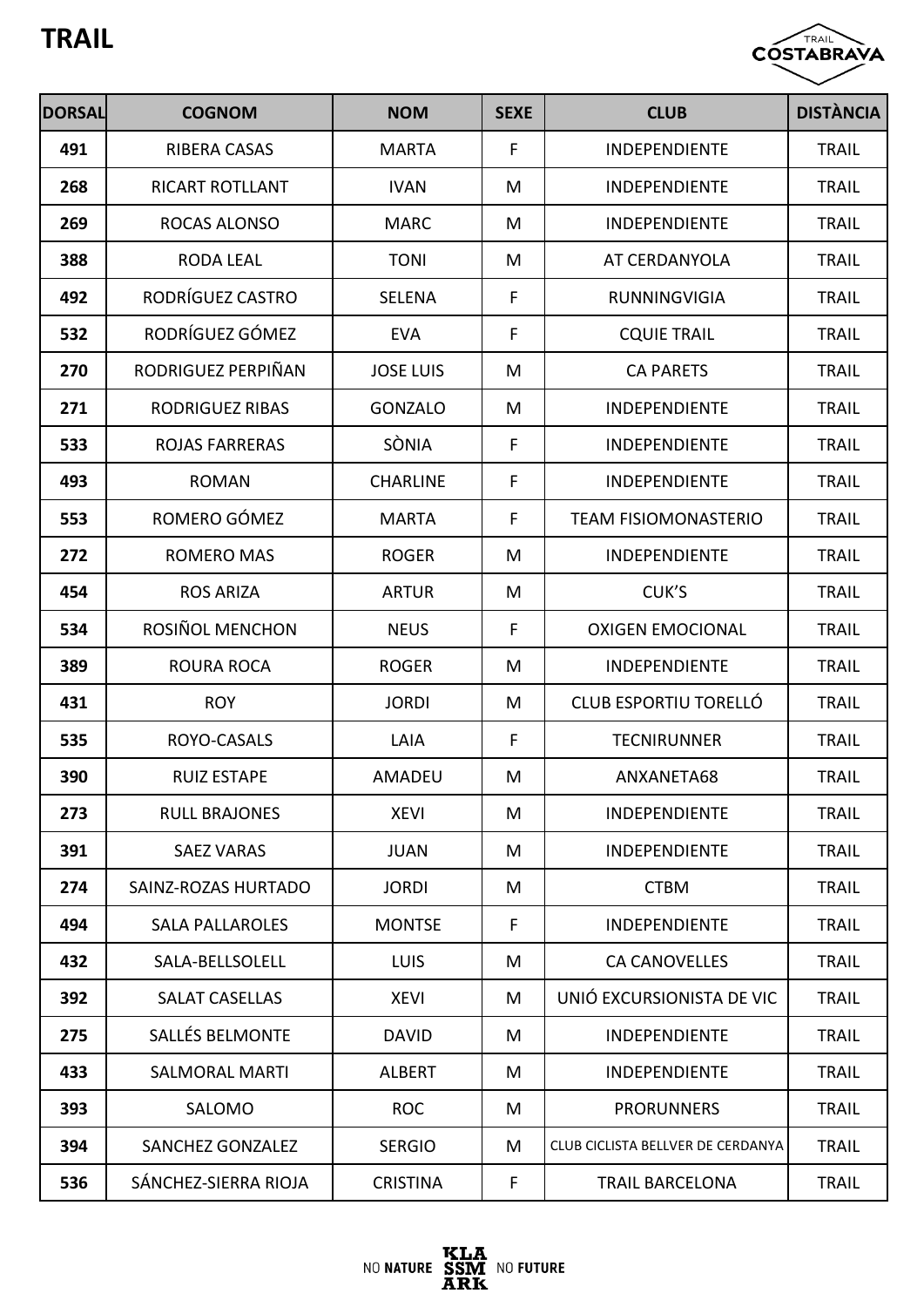